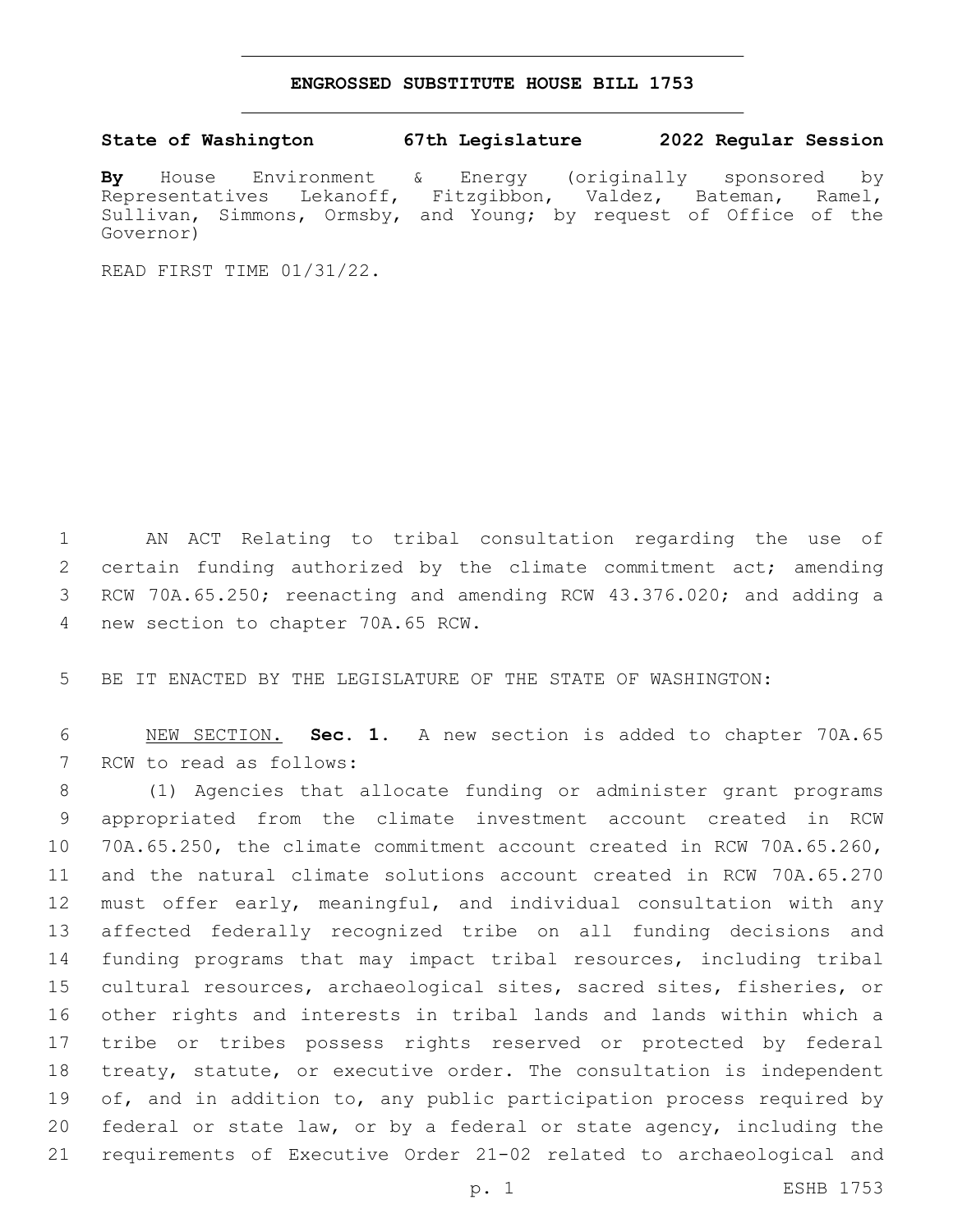cultural resources, and regardless of whether the agency receives a request for consultation from a federally recognized tribe. The goal of the consultation process is to identify tribal resources or rights potentially affected by the funding decisions and funding programs, assess their effects, and seek ways to avoid, minimize, or mitigate any adverse effects on tribal resources or rights.6

 (2) At the earliest possible date prior to submittal of an application, applicants for funding from the accounts created in RCW 70A.65.250, 70A.65.260, and 70A.65.270 shall engage in a preapplication process with all affected federally recognized tribes 11 within the project area.

 (a) The preapplication process must include the applicant notifying the department of archaeology and historic preservation, the department of fish and wildlife, and all affected federally recognized tribes within the project area. The notification must include geographical location, detailed scope of the proposed project, preliminary application details available to federal, state, or local governmental jurisdictions, and all publicly available 19 materials, including public funding sources.

 (b) The applicant must also offer to discuss the project with the department of archaeology and historic preservation, the department of fish and wildlife, and all affected federally recognized tribes within the project area. Discussions may include the project's impact to tribal resources, including tribal cultural resources, 25 archaeological sites, sacred sites, fisheries, or other rights and interests in tribal lands and lands within which a tribe or tribes possess rights reserved or protected by federal treaty, statute, or 28 executive order.

 (c) All affected federally recognized tribes may submit to the appropriate agency or agencies a summary of tribal issues, questions, concerns, or other statements regarding the project, which must become part of the official application file. The summary does not limit what issues affected federally recognized tribes may raise in the consultation process identified in subsections (1), (3) through  $(7)$ , and  $(9)$  of this section.

 (d) The notification and offer to initiate discussion must be documented with the application when it is filed, and a copy of the application must be delivered to the department of archaeology and historic preservation, the department of fish and wildlife, and to the affected federally recognized tribe or tribes. If the discussions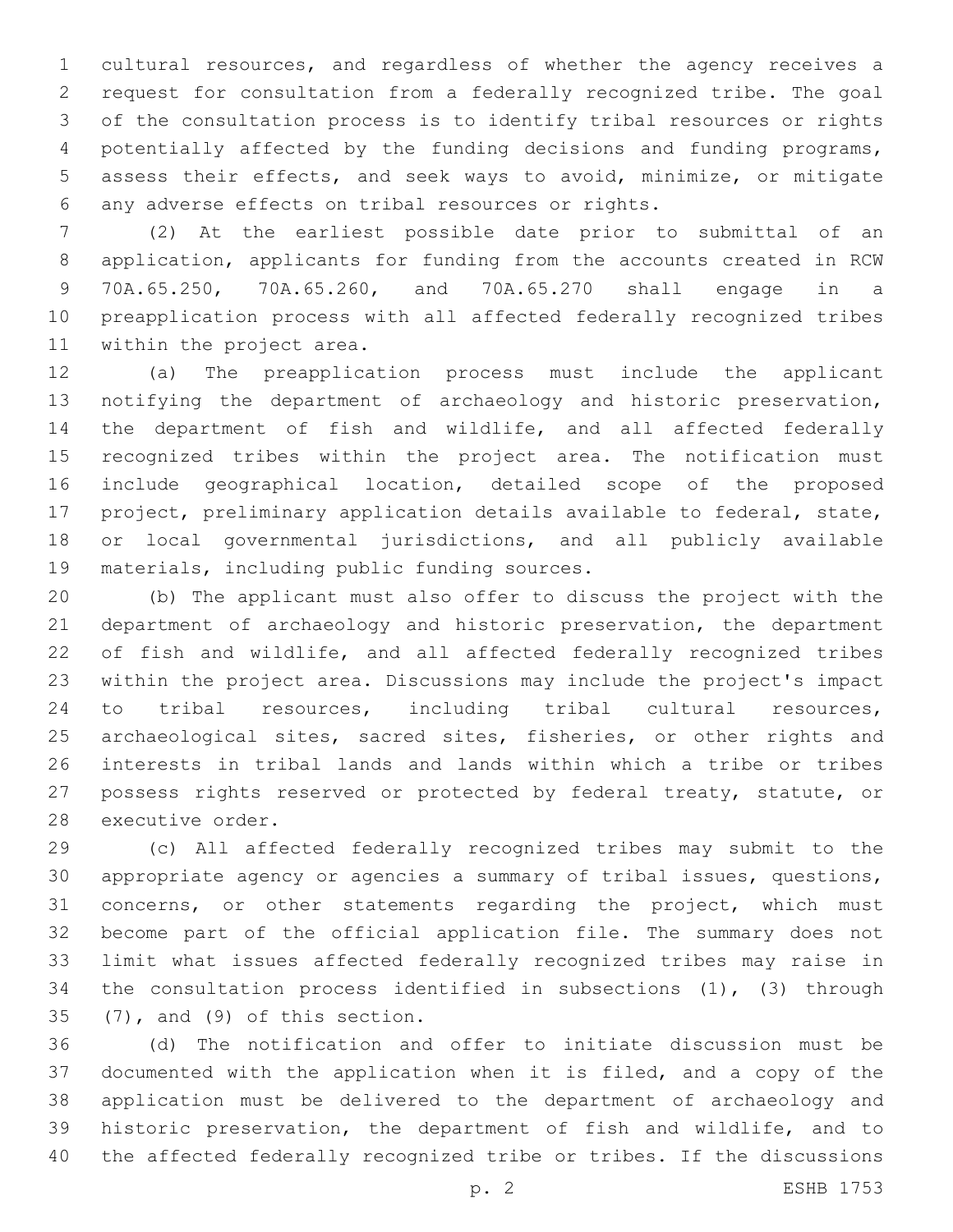pursuant to (b) of this subsection do not occur, the applicant must document the reason why the discussion or discussions did not occur.

 (e) Nothing in this section may be interpreted to require the disclosure of information that is exempt from disclosure pursuant to RCW 42.56.300 or federal law, including section 304 of the national historic preservation act of 1966. Any information that is exempt from disclosure pursuant to RCW 42.56.300 or federal law, including section 304 of the national historic preservation act of 1966, shall 9 not become part of the official application file.

 (3) If any funding decision, program, project, or activity that may impact tribal resources, including tribal cultural resources, archaeological sites, sacred sites, fisheries, or other rights and interests in tribal lands and lands within which a tribe or tribes possess rights reserved by federal treaty, statute, or executive order is funded from the accounts created in RCW 70A.65.250, 70A.65.260, and 70A.65.270 without such a consultation with an affected federally recognized tribe, the affected federally recognized tribe may request that all further action on the decision, program, project, or activity cease until meaningful consultation is completed. Upon receipt of such a request by an agency or agencies with the authority to allocate funding or administer grant programs from the accounts listed in subsection (1) of this section in support of the proposed project, further action by the agency or agencies on any decision, program, project, or activity that would result in significant physical disturbance of the tribal resource or resources described in this subsection must cease until the consultation has 27 been completed.

 (4) Upon completion of agency and tribal consultation, an affected federally recognized tribe may request a formal review of the consultation by submitting a request to the governor's office of Indian affairs and notifying the appropriate agencies and the department of archaeology and historic preservation. The state agencies and tribe must meet to initiate discussion within no more than 20 days of the request. This consultation must be offered and conducted separately with each affected federally recognized tribe, unless the tribes agree to conduct a joint consultation with the 37 state.

 (5) After the state agencies and tribe or tribes have conducted a formal review under subsection (4) of this section, an affected federally recognized tribe or state agency may request that the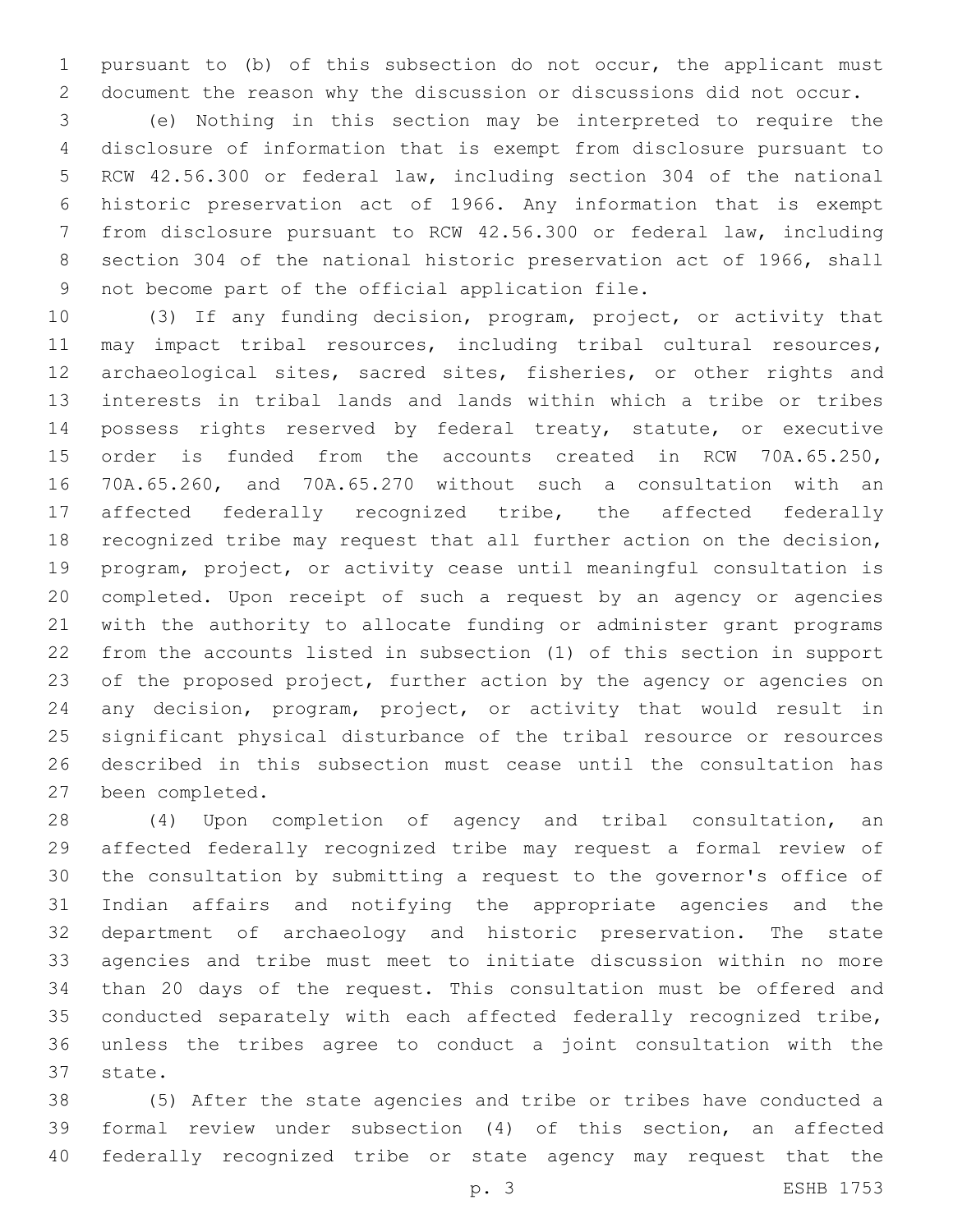governor and an elected tribal leader or leaders of a federally recognized tribal government meet to formally consider the recommendations from the parties. If requested, this meeting must occur within 30 days of the request, except that a federally recognized tribe may choose to opt out of the meeting. This timeline may be extended by mutual agreement between the governor and the 7 tribal leaders.

 (6) After the meeting identified in subsection (5) of this section has occurred, the governor or an elected tribal leader of a federally recognized tribe may call for the state and tribe or tribes to enter into formal mediation, except that a federally recognized tribe may choose to opt out of the mediation. If entered into, the mediation must be conducted as a government-to-government proceeding, with each sovereign government retaining their right to a final decision that meets their separate obligations and interests. Mediators must be jointly selected by the parties to the mediation. An agreement between the governor and a tribal leader or leaders resulting from the mediation is formally recognized and binding on the signatory parties. Absent an agreement, participation in mediation does not preclude any additional steps that any party can initiate, including legal review, to resolve a continuing 22 disagreement.

 (7) During the proceedings outlined in subsections (4) through (6) of this section, the agency or agencies with the authority to allocate funding or administer grant programs from the accounts listed in subsection (1) of this section in support of the proposed project may not approve or release funding, or make other formal decisions, including permitting, that advance the proposed project 29 except where required by law.

 (8) By June 30, 2023, the governor's office of Indian affairs, in coordination with the department of archaeology and historic preservation and federally recognized tribes, shall develop a state agency tribal consultation process, including best practices for early, meaningful, and effective consultation, early notification and engagement by applicants with federally recognized tribes as a part of the preapplication process in subsection (2) of this section, and protocols for communication and collaboration with federally recognized tribes. The consultation process developed under this section must be periodically reviewed and updated in coordination with federally recognized tribes. The governor's office of Indian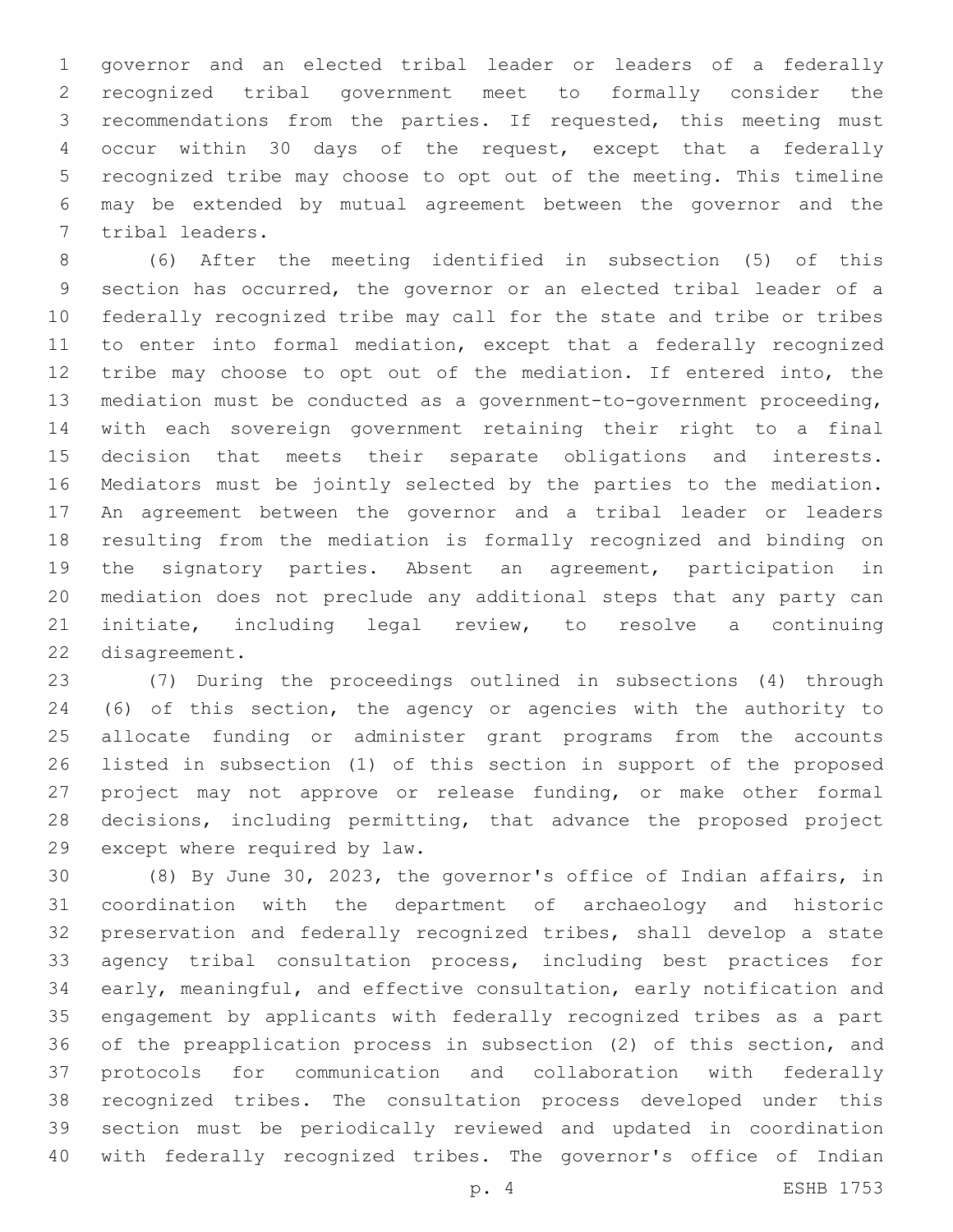affairs must provide training and other technical assistance to state agencies, as they implement the required consultation. Notwithstanding the governor's office of Indian affairs' ongoing work pursuant to this subsection, the provisions of subsections (1) through (7) and (9) of this section become effective as of the 6 effective date of this section.

 (9) The requirements of this section apply to local governments 8 that receive funding from the accounts created in RCW 70A.65.250, 70A.65.260, and 70A.65.270, where that funding is disbursed to project and program applicants. Where requested, the governor's office of Indian affairs must provide training and other technical assistance to local government agencies as they implement the 13 consultation requirements of this section.

 (10) Any agency subject to or implementing this section may adopt rules in furtherance of its duties under this section.

 (11) Subject to the availability of amounts appropriated for this specific purpose, the department must establish a tribal capacity grant program to provide funding to federally recognized tribes for 19 the costs of implementing this section.

 **Sec. 2.** RCW 70A.65.250 and 2021 c 316 s 28 are each amended to 21 read as follows:

 (1)(a) The climate investment account is created in the state treasury. Except as otherwise provided in chapter 316, Laws of 2021, all receipts from the auction of allowances authorized in this chapter must be deposited into the account. Moneys in the account may 26 be spent only after appropriation.

 (b) Projects or activities funded from the account must meet high labor standards, including family sustaining wages, providing benefits including health care and employer-contributed retirement plans, career development opportunities, and maximize access to economic benefits from such projects for local workers and diverse businesses. Each contracting entity's proposal must be reviewed for equity and opportunity improvement efforts, including: (i) Employer paid sick leave programs; (ii) pay practices in relation to living wage indicators such as the federal poverty level; (iii) efforts to evaluate pay equity based on gender identity, race, and other protected status under Washington law; (iv) facilitating career development opportunities, such as apprenticeship programs, internships, job-shadowing, and on-the-job training; and (v)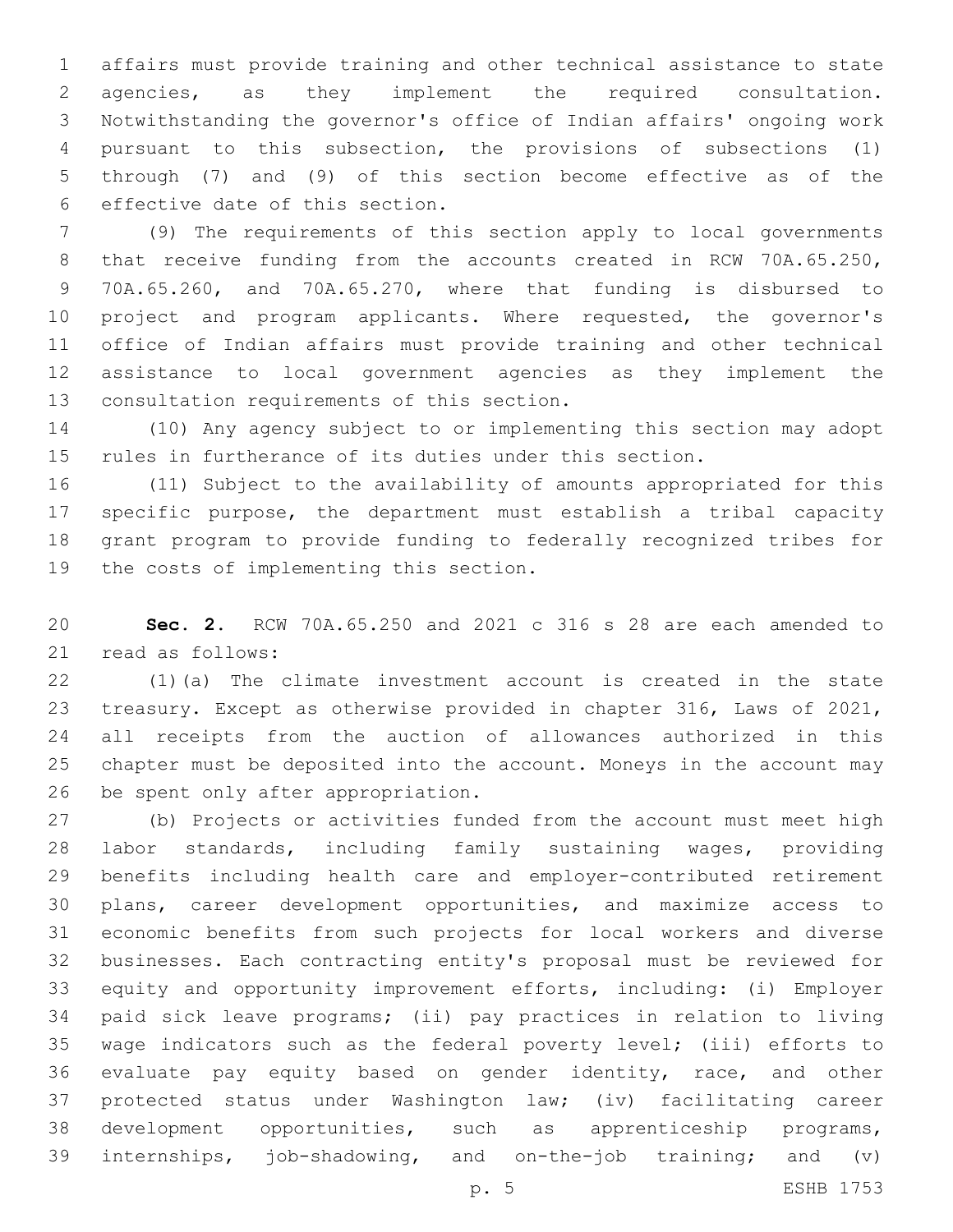employment assistance and employment barriers for justice affected 2 individuals.

 (2) Moneys in the account may be used only for projects and programs that achieve the purposes of the greenhouse gas emissions cap and invest program established under this chapter and for tribal capacity grants under section 1 of this act. Moneys in the account as described in this subsection must first be appropriated for the administration of the requirements of this chapter, in an amount not to exceed five percent of the total receipt of funds from allowance auction proceeds under this chapter. Beginning July 1, 2024, and annually thereafter, the state treasurer shall distribute funds in 12 the account that exceed the amounts appropriated for the purposes of 13 this subsection (2) as follows:

 (a) Seventy-five percent of the moneys to the climate commitment 15 account created in RCW 70A.65.260; and

 (b) Twenty-five percent of the moneys to the natural climate 17 solutions account created in RCW 70A.65.270.

 (3) The allocations specified in subsection (2)(a) and (b) of this section must be reviewed by the legislature on a biennial basis based on the changing needs of the state in meeting its clean economy and greenhouse gas reduction goals in a timely, economically 22 advantageous, and equitable manner.

 **Sec. 3.** RCW 43.376.020 and 2021 c 316 s 40 and 2021 c 314 s 23 are each reenacted and amended to read as follows:

 In establishing a government-to-government relationship with 26 Indian tribes, state agencies must:

 (1) Make reasonable efforts to collaborate with Indian tribes in the development of policies, agreements, and program implementation that directly affect Indian tribes and develop a consultation process that is used by the agency for issues involving specific Indian tribes. Covered agencies, as defined in RCW 70A.02.010, subject to the requirements of chapter 70A.02 RCW, must offer consultation with Indian tribes on the actions specified in RCW 70A.02.100. State 34 agencies described in ((section 6 of this act)) section 1 of this act must offer consultation with Indian tribes on the actions specified in ((section 6 of this act)) section 1 of this act;

 (2) Designate a tribal liaison who reports directly to the head 38 of the state agency;